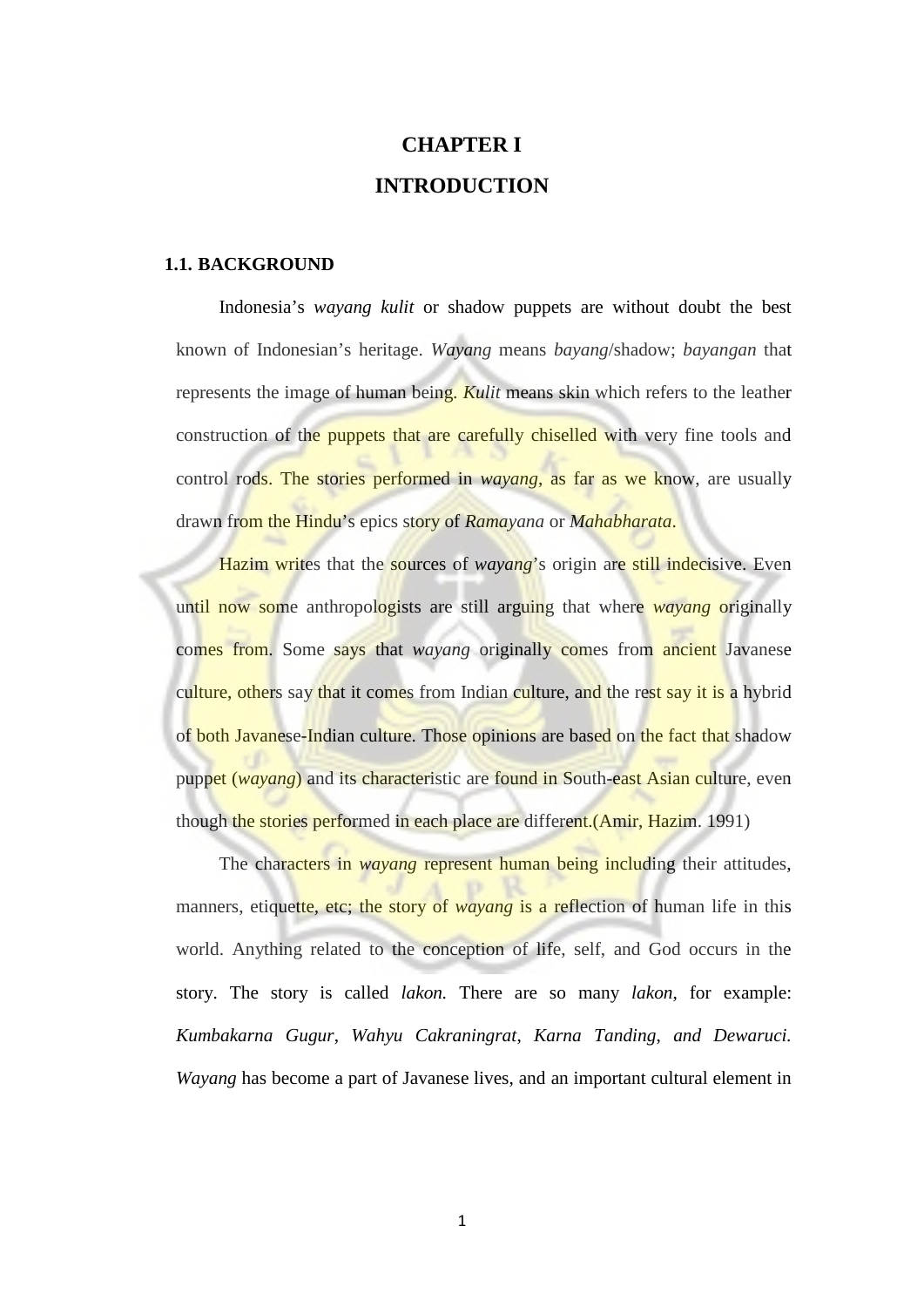Javanese tradition. Until now some people still watch or listen to *wayang* performance as it contains moral lessons and moral values.

The writer takes the story of *Dewaruci* in this thesis because it is one of popular *lakon* among Javanese people. It can be looked by some research that had been done using this story. First is journal of *DEWA RUCI AND THE LIGHT THAT IS MUHAMMAD. The Islamization of a Budhhist text in the Yasadipuran version of the book of DewaRuci* by Bernard Arps. Second is a thesis entitled with *ASPEK MISTIK DALAM SERAT DEWA RUCI* by Rohmad Sri Yunanto. Third is a research of *Analisis Semiotik Serat Dewa Ruci* in a thesis of Nazihin Aziz Raharjo. Those are the evidences that the story of Dewaruci are interesting to be studied for. The writer are also interested to do a research with using this story by finding Bima's Self-realization. As far as the writer know there are still no research on Bima as the main character in *Dewaruci*, by finding his Selfrealization.

The writer interested in story of *Dewaruci* is because in this story Bima shows great character in his service towards his teacher with loyalty and trust. He doesnot care about the danger he has to face, instead he goes on his quest without doubt. The story begins when Bima was ordered by his teacher DangnyangDrona to find "*TirtaKamandanu*/*Tirtapawitra*", holy water, in order to complete/to make his power and ability perfect. Without his knowing, Bima is being fooled by his teacher who is being provoked beforeby his rival family the *Kurawa*. Bima's strong will and loyalty to his teacher keeps him doing the task even when he realizes that this task is very dangerous, and it can take his life. He then starts his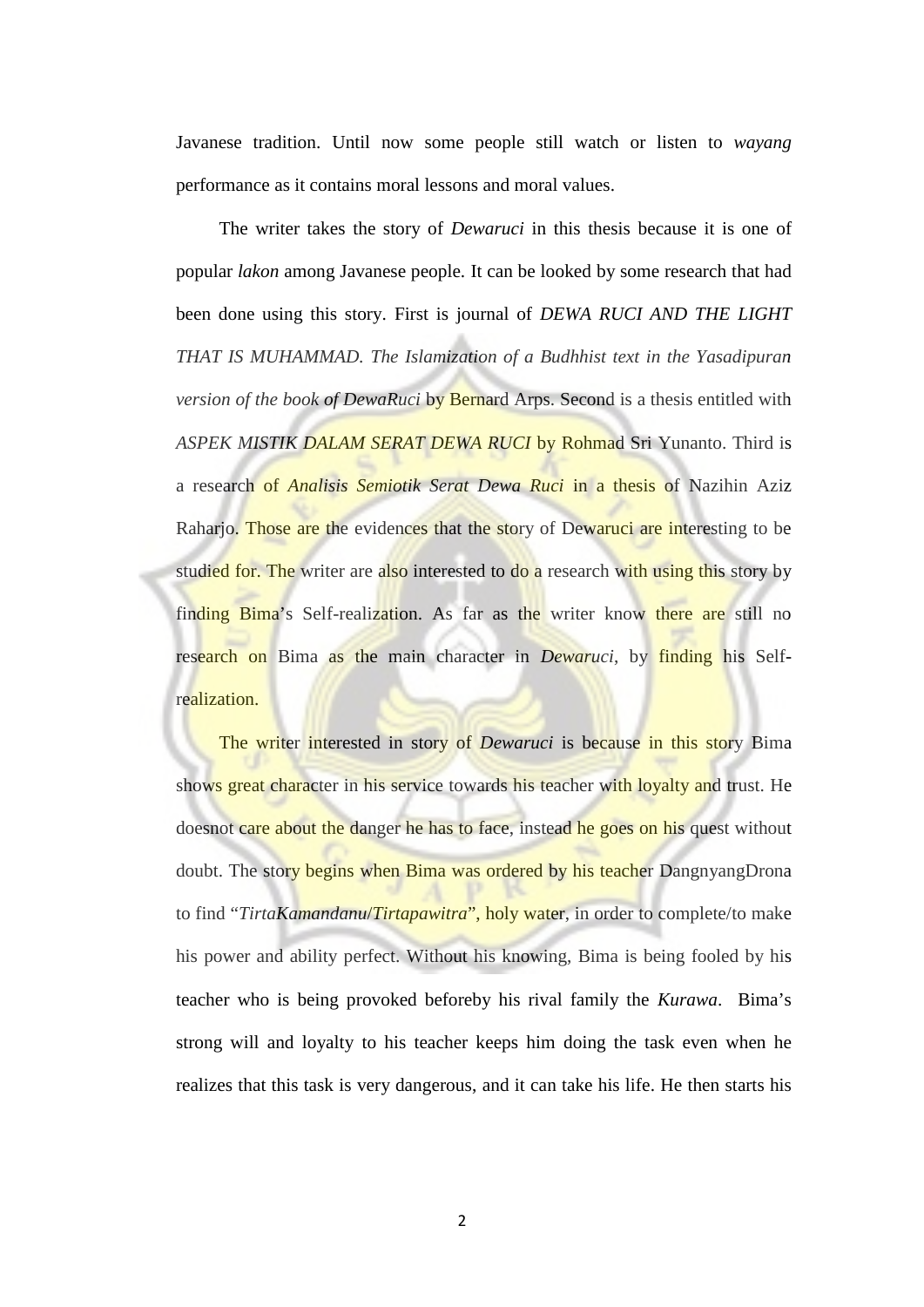journey to find the mystical treasure, *TirtaKamandanu*. Along his quest in finding *TirtaKamandanu*, the holy water, he has to pass severe physical and mental tests. Although being fooled by his teacher and his rival family, Bima is able to complete his journey and reach his self-perfection which in the modern western psychological theory is called self-realization. Therefore, the writer intends to use individuation process theory by Jung and level of the self in Sufism to analyze Bima's self-realization achieved during his quest.

In this thesis writer uses the theory from a famous psychologist, Carl Gustav Jung. According to the Jung as cited in Stein (2005), individuation is the process of transforming one's psyche by bringing the personal and collective unconscious into the conscious. "Individuation is a process of psychological differentiation, having for its goal the development of the individual personality". (Stein, Murray. 2005). As cited in Feist, in general Individuation process is the process by which individual beings are formed and differentiated; in particular, it is the development of the psychological individual as a being distinct from the general, collective psychology (Feist, Jess. Feist, Gregory J. 2008). Beside Jung's theory of Individuation process, the writer also uses another literature of self transformation from Sufi's point of view.

Sufism is usually described by the historians as the mystical core of religion of Islam. The Sufis themselvesare considered as mystical conceptions, but somehow it can also be possibly described as mystics that are expressed in Islam. Besides Jung's theory of the self in individuation process, Sufi has its way to describe the self. There are seven steps/level of the self in Sufi: The commanding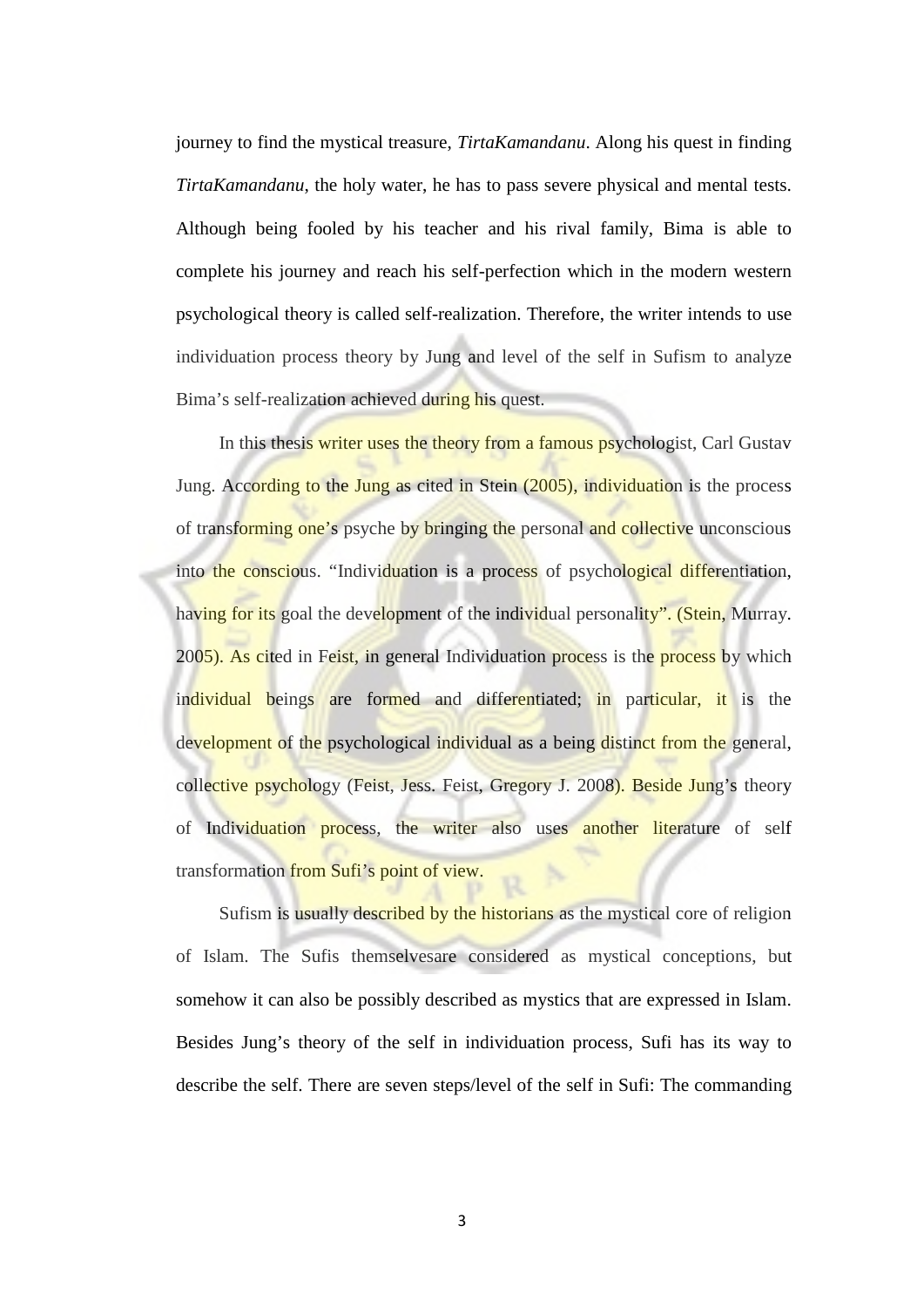self, The regretful self, The inspired self, The contended self, The pleased self, The self pleasing to God, and The pure self. (Frager, Robert. Fadiman, James. 1998. p.20). The writer will also do some comparison between the two perspectives in analysing Bima's Self-realization in *lakon Dewaruci* by looking for similarities and differences.

### **1.2. FIELD OF THE STUDY**

The field of this study is literature especially cultural studies (Sufism) and Psychology (Individuation process).

# **1.3. SCOPE OF THE STUDY**

The scope of this study is the individuation process of Bima in *lakon Dewaruci* according to Jung, and the point of view of Bima's self-realization according to Sufi's point of view. The writer also adds a little comparison between the two theories, but not as the main focus.

#### **1.4. PROBLEM FORMULATION**

- 1. How is Bima's individuation process seen from Jungian's point of view?
- 2. How is Bima's self-realization seen from Sufi's point of view?

#### **1.5. OBJECTIVES OF THE STUDY**

- 1. To reveal Bima's individuation process seen from Jungian's point of view.
- 2. To understand Bima's self-realization from Sufi's point of view.

# **1.6. SIGNIFICANCE OF THE STUDY**

This study is concentrating on literature especially narrative work. The writer hopes that this study will help the readers to know more about what happens to Bima in the story of *Dewaruci* using Jungian's individuation process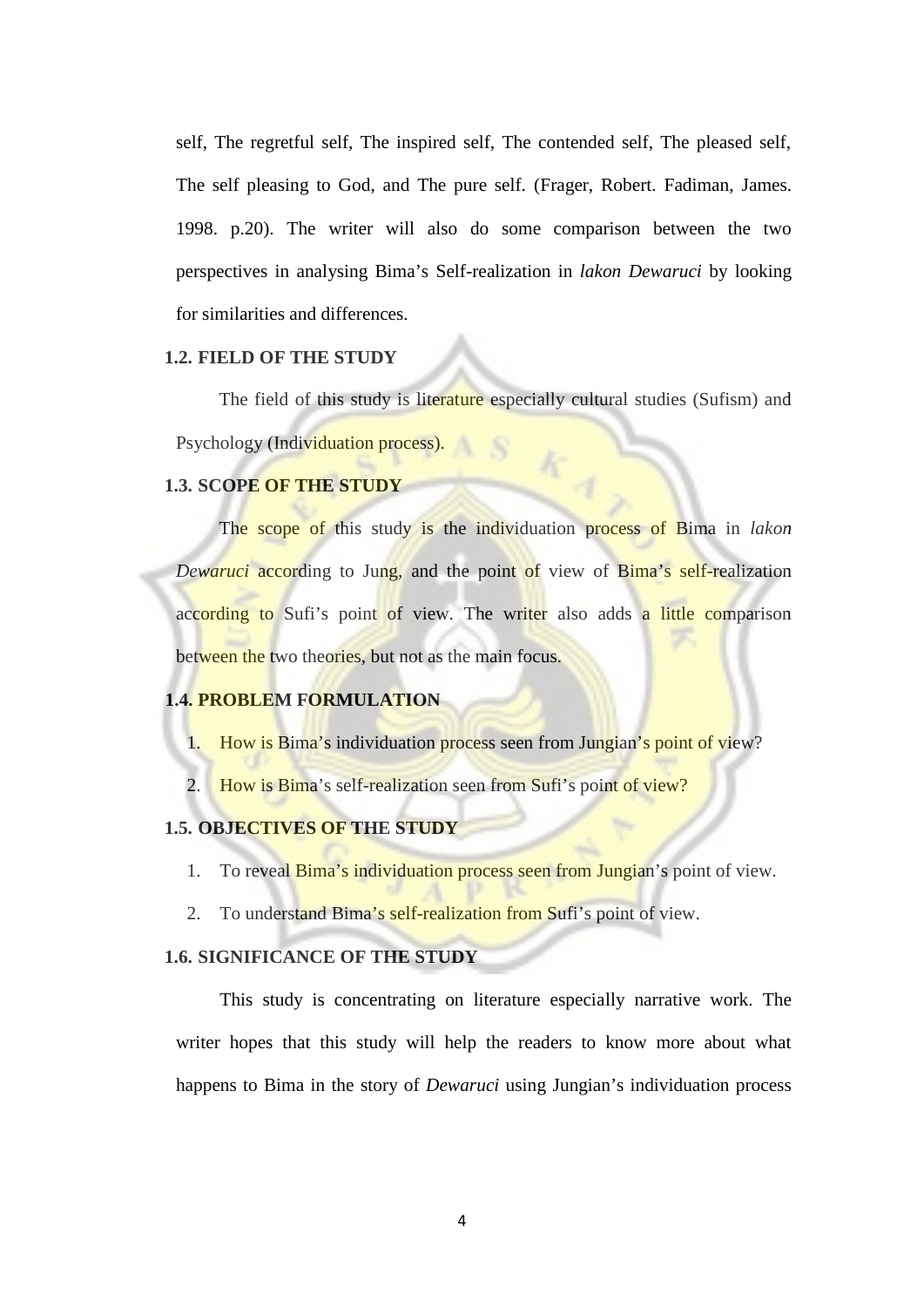theory, and by Sufi's point of view. As far as we know there are big differences in the culture and conception between east and west. The writer hopes that this study will help to reach the same understanding and share the same light between two big cultures in this world. The writer also hopes to help the reader to know more about Javanese's culture, especially *wayang kulit*, and about Sufism.

# **1.7. DEFINITION OF TERMS**

In this research there are some terms that need explanation first in order to avoid confusion from the readers. Those terms are found in Individuation Process theory and in Javanese language.

*Lakon*:

*Lakon*is the title of the story in the *Pagelaran* or plays. According to Anderson, *lakon* is the story adapted from famous Indian Sanskrit version. This literature was a narrative or epic which passed down generation to generation orally. It may have served as the material for some plays. Although not written, they are "plays", and their stories are what is meant by *Lakon*. (Anderson, Benedict. 1976, p. 4)

#### *Wayangkulit* :

*Wayang* means *bayang*/shadow; *bayangan* that represent the image of human being. *Kulit* means skin refers to the leather construction of the puppets that are carefully chiselled with very fine tools and control rods. The literal meaning of *wayangkulit* is "shadow-made-by-leather" (Amir, Hazim. 1991)